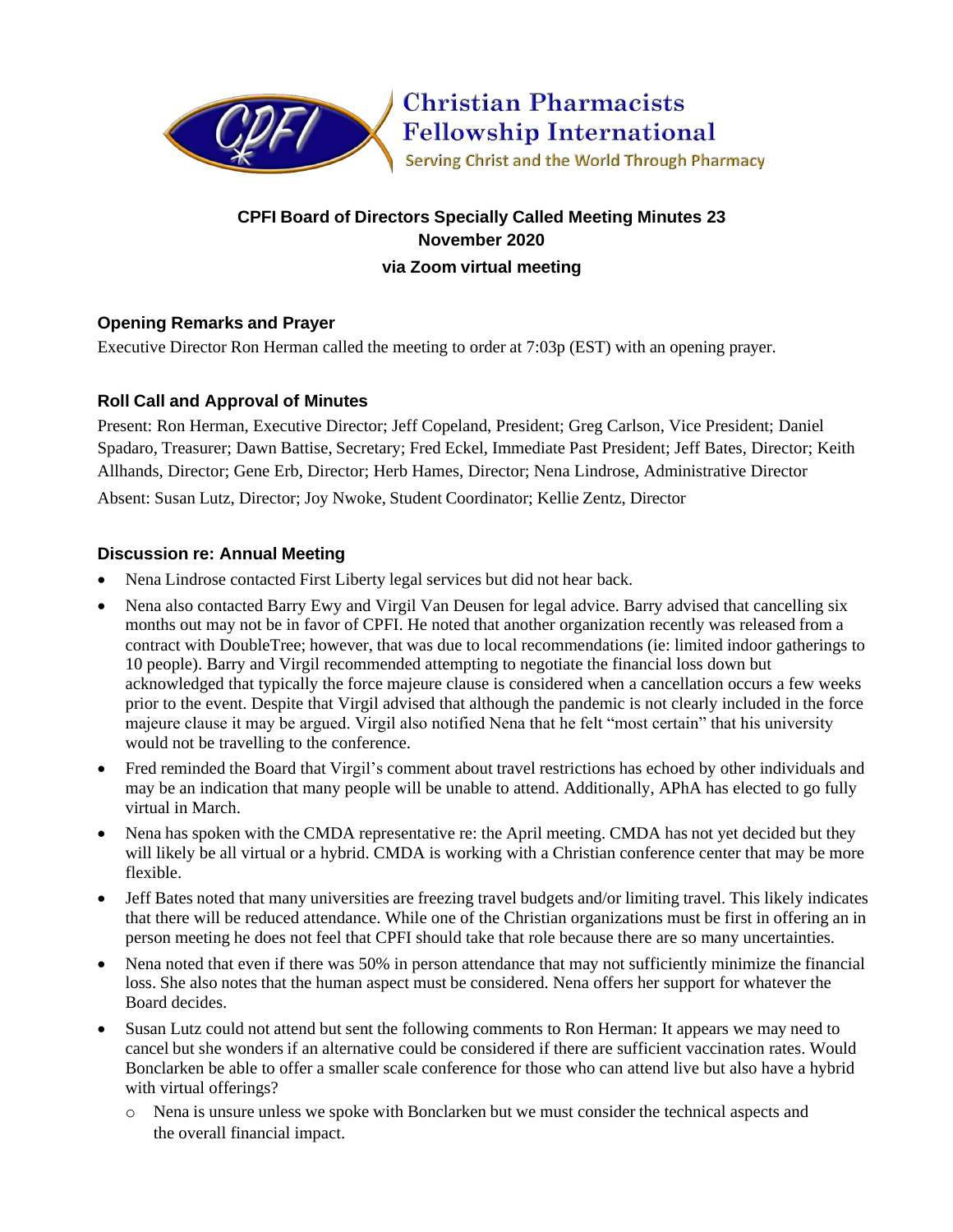- o Jeff Copeland doesn't anticipate sufficient immunization information until March/April. However, we could consider moving the meeting until end of summer or fall if we break the commitment with DoubleTree. This may also give more time to negotiate with Bonclarken and give more appropriate time for the Education Committee to plan.
- o Jeff Bates notes that without a hardwired Internet connection a hybrid option may not be realistic. It is important to offer a high-quality product is needed if charging higher registration costs. He feels we should first focus on deciding whether or not we plan to continue with DoubleTree. After that decision is made, then alternatives may be discussed. If it is in person, he will need the Board to commit to supporting this. He firmly believes that the in-person conference at DoubleTree should be cancelled and an alternative (online or delayed in person conference) be determined.
- o Herb Hames motions to cancel the in person at DoubleTree and offer 2 day virtual on the same dates with \$200-250 per person registration fee.
	- Jeff Bates is unsure if we can charge that amount but he is open to discussion.
	- Fred thinks that cost should be separate but Fred 2nds the motion to cancel and 2 day virtual.
	- Ron pointed out that the motion limits CPFI to the original dates which may be a limitation.
	- Jeff B- Memorial Day weekend may have some challenges but also some benefits. He wonders if some flexibility may be preferred.
	- Hames withdraws the motion.
- M/S/C (Hames/Bates/9 yea, 1 abstain) CPFI will cancel with the DoubleTree Conference Center. Discussion as follows:
	- Fred asked if the motion should include negotiations with DoubleTree.
	- Nena would like to talk to DoubleTree (with Board's permission) and try to negotiate the fee down since some other organizations have indicated success with cancellations (ie: at Lake Junaleska). It may be better to have a legal advice. There is no guarantee DoubleTree will negotiate but it is worth trying.
	- Fred- It may be beneficial to pay an attorney if this will reduce the financial loss.
	- Nena can ask the DoubleTree representative if it would be helpful to provide a written, legal document with the negotiation request.
	- Keith notes that during the most recent call with the DoubleTree representative it was made very clear that there would be no negotiating.
	- Nena would like to start by sending written notification of the cancellation tomorrow (November 24) since the fee for cancellation will increase on November 25. She can then advance the discussion with an in-person conversation requesting mercy with the contract.
	- Gene's impression from the earlier conversation with the Double Tree representative is that the representative is unable to have those negotiations but he may be able to take a proposal to the corporate office.
	- **Jeff C** notes that this is almost "money for nothing" for Double Tree.
	- Nena raised the possibility of splitting the loss with DoubleTree ( $\sim$ \$17,500 each) recognizing that DoubleTree is a large corporation who may be able to better absorb the loss while also acknowledging that CPFI as a Christian organization should be fair.
	- Gene feels that the fact the contract was signed in Fall 2019, well before the pandemic, may be a leverage point. He suggests we initially request a full refund and then move forward from there.
	- Nena feels that it may be helpful for her to start the conversation as a "staffer-staffer" conversation before including more Board members or a lawyer. Herb Hames can also join her because he has a long-standing history with DoubleTree (and formerly Springmaid) which may be beneficial.
	- Rob says that Nena should move forward with the Board's permission to start the negotiation.
- Ron asks for Board input regarding what the alternative format should be.